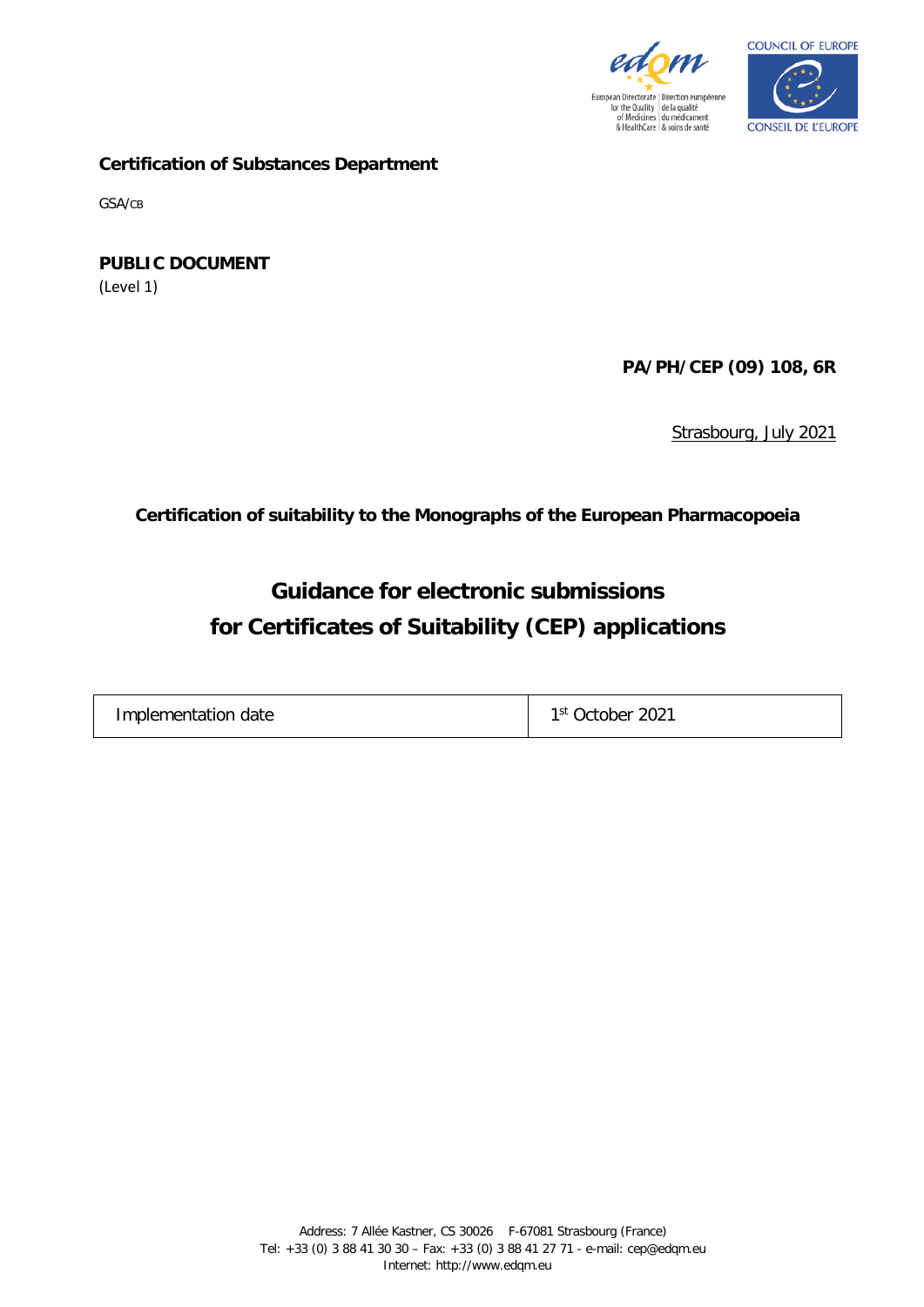#### **Revision history of the document**

| Revision N°    | Revision date    | Reason                                                                                                                                                                                                                                           |
|----------------|------------------|--------------------------------------------------------------------------------------------------------------------------------------------------------------------------------------------------------------------------------------------------|
| R <sub>5</sub> | January 2018     |                                                                                                                                                                                                                                                  |
| R6             | <b>July 2021</b> | Update to reflect evolutions:<br>eCTD format mandatory (except for TSE risk<br>$\overline{\phantom{a}}$<br>dossiers (PDF) and substances for veterinary use<br>(eCTD or VNeeS format)), clarification on the<br>submission of grouped revisions. |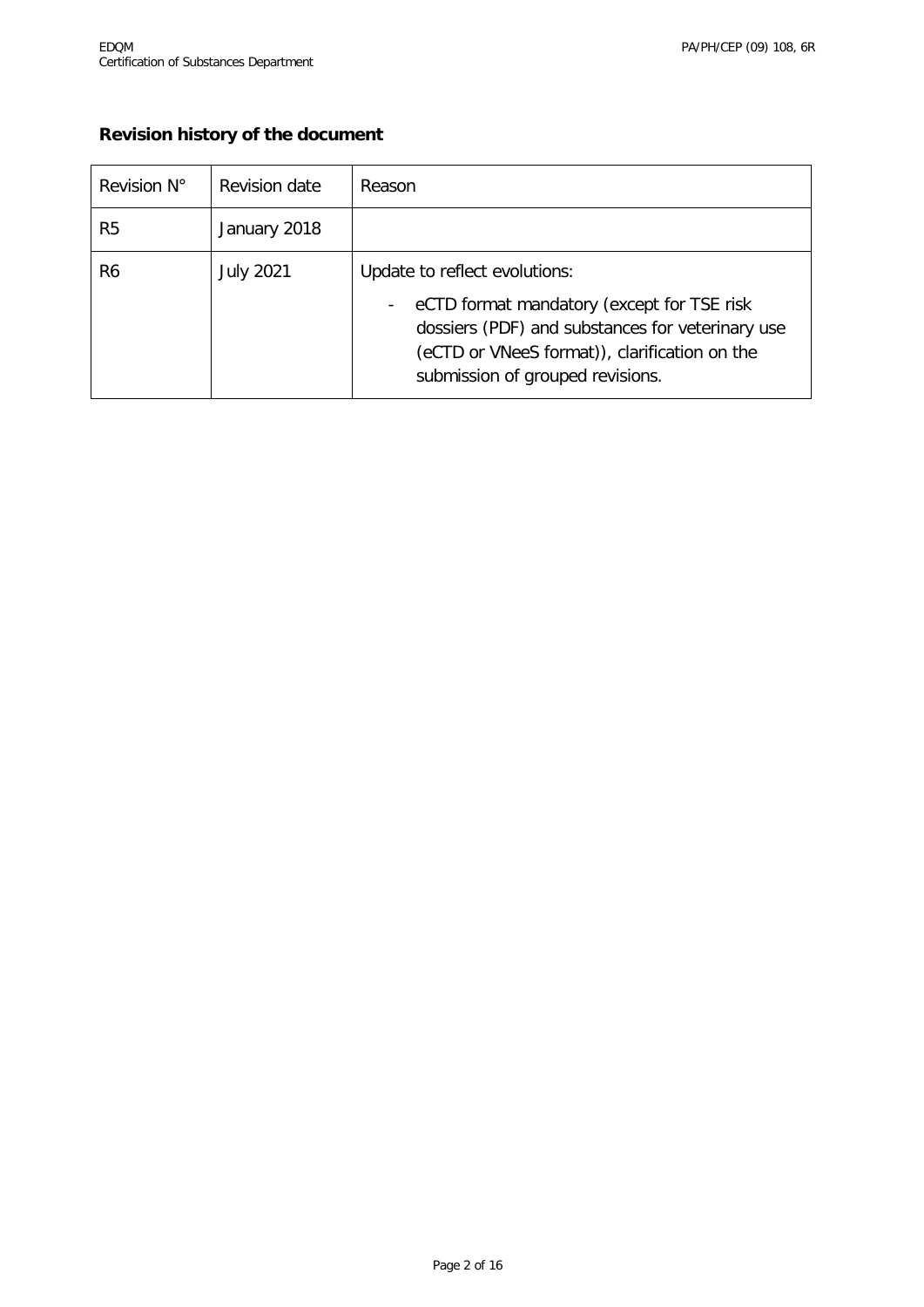# **Table of content**

| ANNEX 4: Main issues which may lead to blocking a submission for its format and causing |  |
|-----------------------------------------------------------------------------------------|--|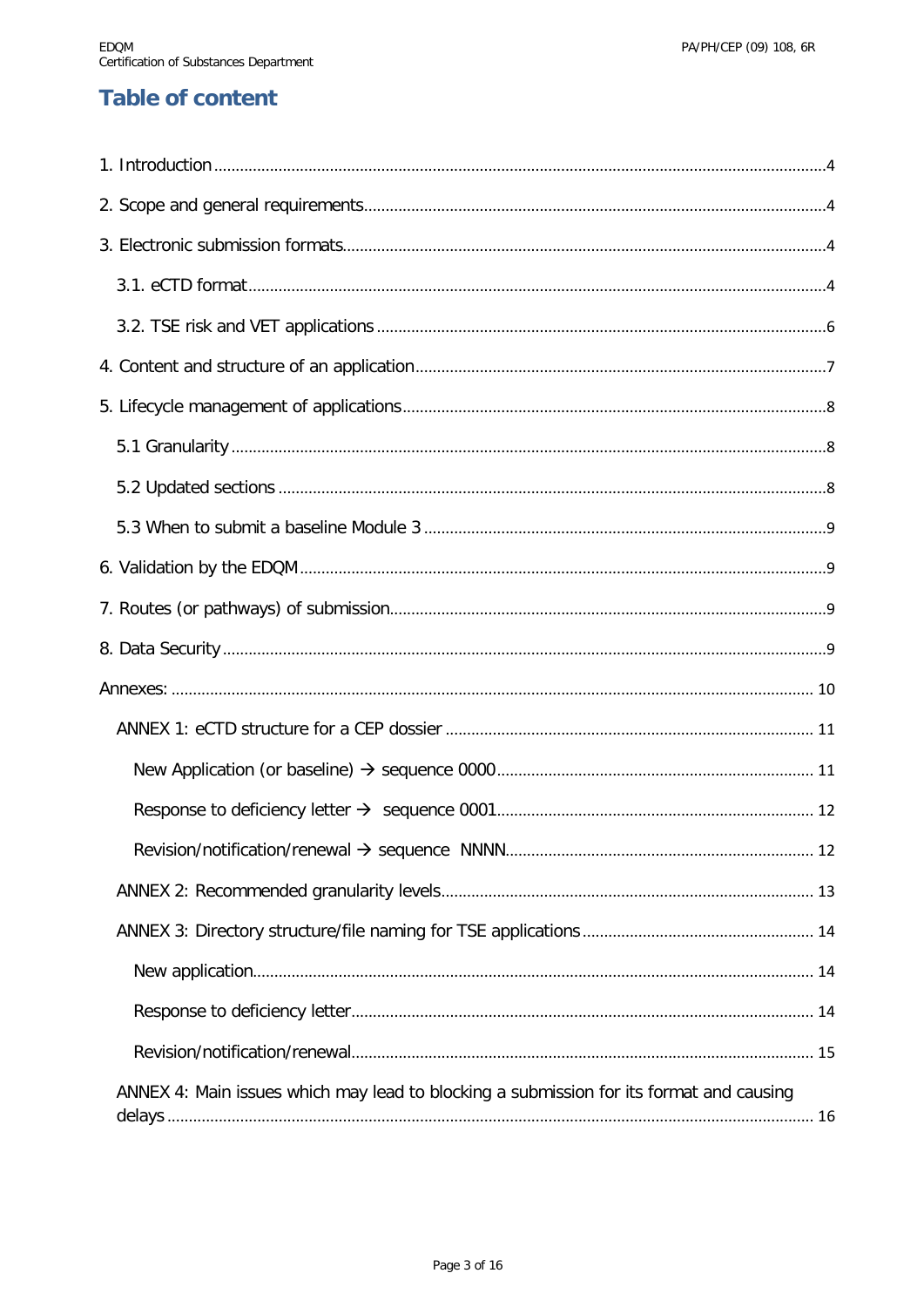## <span id="page-3-0"></span>**1. Introduction**

This document provides guidance for electronic submissions for Certificates of Suitability (CEP) applications submitted to the EDQM. Information and requirements described in this document are intended to facilitate the handling and assessment of submissions for CEPs and to maintain their lifecycle even if the submission is not an eCTD.

### <span id="page-3-1"></span>**2. Scope and general requirements**

This guidance should be applied for all electronic submissions sent to EDQM in the context of applications for CEPs.

EDQM does no longer accept any paper applications. All submissions should be in electronic format.

eCTD format is mandatory for all submissions, except for applications for TSE risk (PDF format) and for substances for veterinary use only (eCTD or VNeeS format) as described in section 3.

Switching to eCTD should be done at the start of a procedure (e.g. when applying for a revision or renewal).

### <span id="page-3-2"></span>**3. Electronic submission formats**

**Only eCTD format is acceptable for all new applications, revisions, renewals, notifications (except for applications for the TSE risk (PDF format) and for substances for veterinary use only (eCTD or VNeeS format), see below).** 

Electronic files should be in accordance with specific Guidance for Industry on Providing Regulatory Information in Electronic Format (see links in the sections below for each submission format).

**All individual files should be in PDF and the folder and file-naming convention of ICH M2 eCTD Specification and EU Module 1 Specification should be applied.** Other types of files are not accepted (Word, JPEG, Excel, etc.), with the exception of the files required for publishing an eCTD submission.

The use of attached files in a pdf file is not allowed nor are pdf files with active javascripts (form fields, etc.) or containing watermarks.

### 3.1. eCTD format

<span id="page-3-3"></span>The eCTD structure should be in accordance with the current versions of the related documents (specifications, guidance, etc.) available on the following websites:

- [http://esubmission.ema.europa.eu](http://esubmission.ema.europa.eu/)
- [https://www.ich.org/page/ich-electronic-common-technical-document-ectd-v322](https://www.ich.org/page/ich-electronic-common-technical-document-ectd-v322-specification-and-related-files) [specification-and-related-files](https://www.ich.org/page/ich-electronic-common-technical-document-ectd-v322-specification-and-related-files)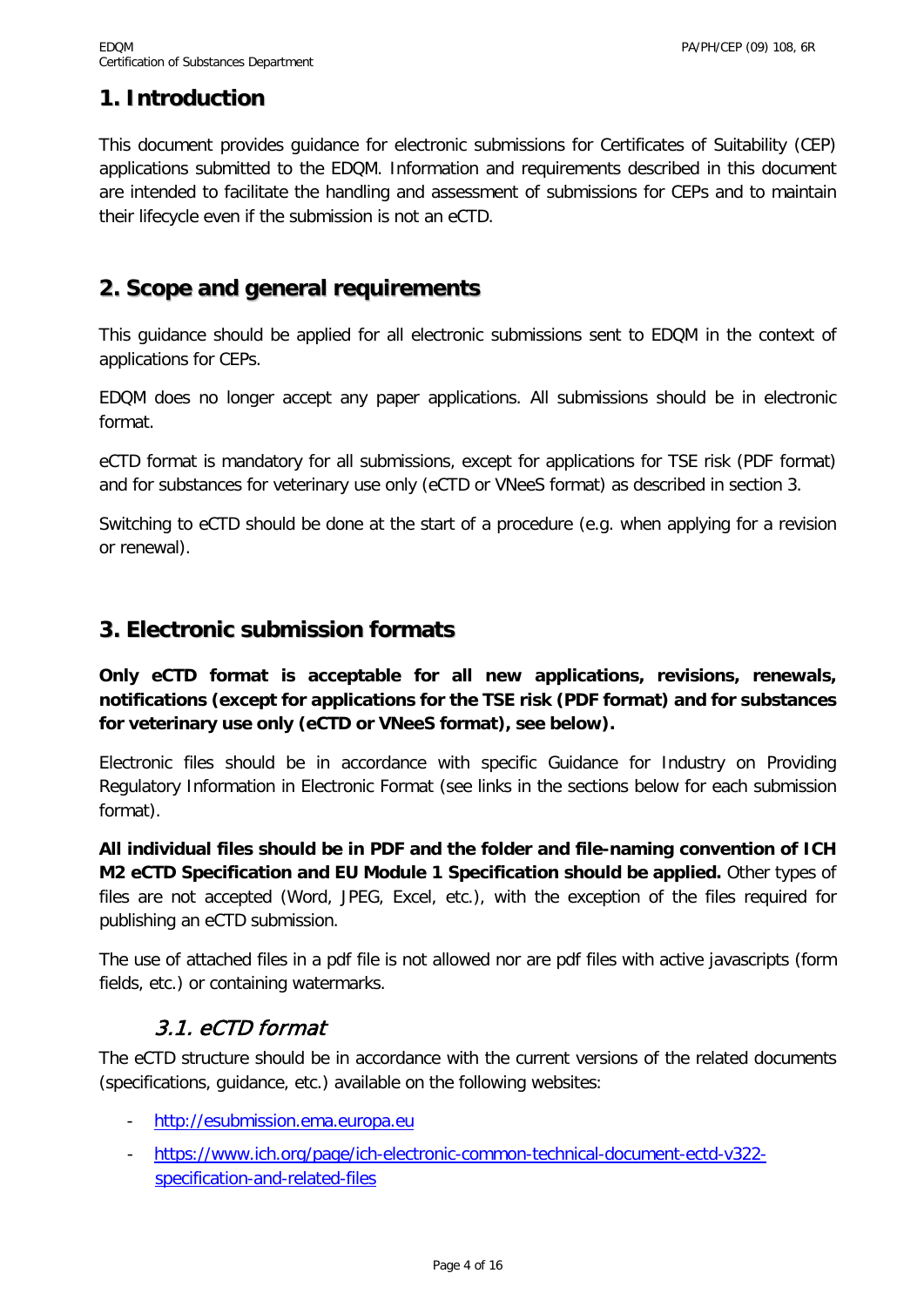It should be clarified that the eCTD CEP dossier remains, from a technical perspective, a standalone **dossier and is distinct from any marketing authorisation dossier.**

When submitting the first eCTD submission, an initial sequence 0000 should be provided.

When switching from another submission format to eCTD, it is **mandatory** to include any information already assessed and approved previously in a "baseline" sequence 0000 (refer to [section 5\)](#page-6-1). If this is submitted in the frame of a request for revision/renewal, the proposed changes should be introduced in a subsequent sequence 0001; both sequences should be submitted at the same time.

If files or sections of the eCTD contain a lot of information, additional bookmarks or "levels of [granularity"](#page-7-1) are recommended for facilitating the review (refer to [annex 2\)](#page-12-0). The use of bookmarks is allowed, especially when responding to an EDQM deficiency letter (responses to questions and supportive data).

Before submitting an eCTD to EDQM, it should be technically validated using an appropriate checker/validation tool. If pass/fail errors are detected during EDQM validation at receipt, the submission will be blocked or rejected.

The operation attributes chosen should be appropriate to allow the lifecycle of the submission (refer to [section 5\)](#page-6-1).

#### **Building the envelope and module 1:**

According to the current EU Module 1 specification, the envelope for a CEP application should be filled in as follows:

| <b>Element</b>     | <b>Attribute</b> | <b>Description/Instructions</b>                                                                                                                                                                                                                                                                                                                                                                                                                                                                                                                    |
|--------------------|------------------|----------------------------------------------------------------------------------------------------------------------------------------------------------------------------------------------------------------------------------------------------------------------------------------------------------------------------------------------------------------------------------------------------------------------------------------------------------------------------------------------------------------------------------------------------|
| eu-envelope        |                  |                                                                                                                                                                                                                                                                                                                                                                                                                                                                                                                                                    |
| envelope           |                  |                                                                                                                                                                                                                                                                                                                                                                                                                                                                                                                                                    |
|                    | country          | edgm                                                                                                                                                                                                                                                                                                                                                                                                                                                                                                                                               |
| identifier         |                  | A UUID as specified by ISO/IEC 11578:1996 and ITU-T<br>Rec X.667   ISO/IEC 9834-8:2005. The same UUID will<br>be used for all sequences of an eCTD application. Refer<br>to EU Module 1 Specification.                                                                                                                                                                                                                                                                                                                                             |
| submission         |                  |                                                                                                                                                                                                                                                                                                                                                                                                                                                                                                                                                    |
|                    | type             | cep                                                                                                                                                                                                                                                                                                                                                                                                                                                                                                                                                |
|                    | mode             | <b>Blank</b>                                                                                                                                                                                                                                                                                                                                                                                                                                                                                                                                       |
| number             |                  | <b>Blank</b>                                                                                                                                                                                                                                                                                                                                                                                                                                                                                                                                       |
| procedure-tracking |                  |                                                                                                                                                                                                                                                                                                                                                                                                                                                                                                                                                    |
|                    | number           | CEP application number or blank if not known (in the<br>case of a new CEP application)                                                                                                                                                                                                                                                                                                                                                                                                                                                             |
| Submission-unit    |                  | Submission unit type describes the content at a lower<br>level (a "sub-activity") which is submitted in relation to a<br>defined regulatory activity. Refer to EU Module 1<br>Specification:<br>$\bullet$ initial = Initial submission to start any regulatory<br>activity<br>• validation-response = For rectifying validation issues<br>- response = Submission unit type that contains the<br>response to any kind of question, outstanding issues,<br>information requested by EDQM<br>- additional-info = Other additional Information (could |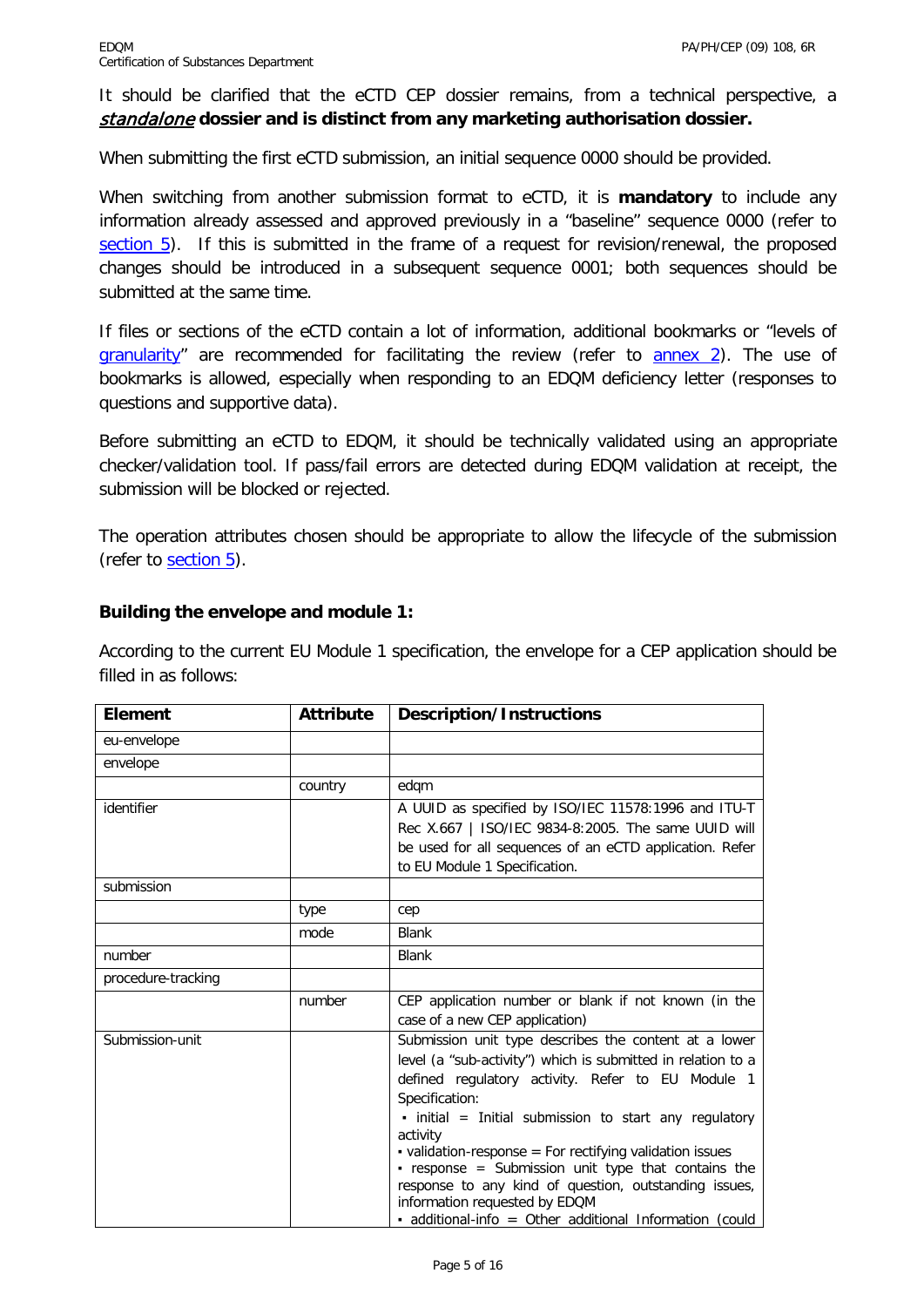|                        |      | include, for example, missing files) and should only be<br>used, if validation-response or response is not suitable<br>$\bullet$ consolidating = Submission unit type that consolidates<br>the application after information handled outside the<br>eCTD but that need to be integrated thereafter to<br>maintain the life cycle properly (e.g. following a request<br>for dossier update). This submission unit type should also<br>be used when consolidating the dossier in as a result of<br>withdrawing or rejecting a request for revision.<br>· reformat = Intended to support the reformatting of an<br>existing submission application from any format to eCTD,<br>i.e. a baseline eCTD submission containing no content<br>change and which will not be subject to review |
|------------------------|------|-------------------------------------------------------------------------------------------------------------------------------------------------------------------------------------------------------------------------------------------------------------------------------------------------------------------------------------------------------------------------------------------------------------------------------------------------------------------------------------------------------------------------------------------------------------------------------------------------------------------------------------------------------------------------------------------------------------------------------------------------------------------------------------|
| applicant              |      | Holder/Intended Holder name for the CEP                                                                                                                                                                                                                                                                                                                                                                                                                                                                                                                                                                                                                                                                                                                                             |
| agency                 |      |                                                                                                                                                                                                                                                                                                                                                                                                                                                                                                                                                                                                                                                                                                                                                                                     |
|                        | code | EU-EDQM                                                                                                                                                                                                                                                                                                                                                                                                                                                                                                                                                                                                                                                                                                                                                                             |
| procedure              |      |                                                                                                                                                                                                                                                                                                                                                                                                                                                                                                                                                                                                                                                                                                                                                                                     |
|                        | type | centralised                                                                                                                                                                                                                                                                                                                                                                                                                                                                                                                                                                                                                                                                                                                                                                         |
| invented-name          |      | Substance name                                                                                                                                                                                                                                                                                                                                                                                                                                                                                                                                                                                                                                                                                                                                                                      |
| inn                    |      | International Non-proprietary Name, used to identify<br>pharmaceutical substances or active pharmaceutical<br>ingredients. Each INN is a unique name that is globally<br>recognized and is public property.                                                                                                                                                                                                                                                                                                                                                                                                                                                                                                                                                                         |
| sequence               |      | This is the sequence number of the submission - this<br>should start at 0000 for the initial submission, and then<br>increase incrementally with each subsequent submission<br>related to the same product e.g. 0000, 0001, 0002, 0003<br>etc.                                                                                                                                                                                                                                                                                                                                                                                                                                                                                                                                      |
| related-sequence       |      | This is the sequence number of previous submission(s) to<br>which this submission relates e.g. the responses to<br>questions to a particular variation. In the case of<br>submission unit types 'initial' and 'reformat' related<br>sequence is identical to the sequence number.                                                                                                                                                                                                                                                                                                                                                                                                                                                                                                   |
| submission-description |      | This element is used to provide a free text description of<br>the submission.                                                                                                                                                                                                                                                                                                                                                                                                                                                                                                                                                                                                                                                                                                       |

For existing sequences based on old DTD versions, the DTD version should ideally be changed at the start of a new regulatory activity.

The country code "edqm" should be selected for the application form and other documents in module 1, according to the current EU M1 Specification, available on the following website: <http://esubmission.ema.europa.eu/eumodule1/index.htm>

### <span id="page-5-0"></span>3.2. TSE risk and VET applications

#### **CEP applications for the TSE risk**

The eCTD submission format is not appropriate for CEP applications for the TSE risk, consequently, applicants are invited to submit a single PDF for Module 3, and adapt the directory structure/file naming as proposed in **annex 1**.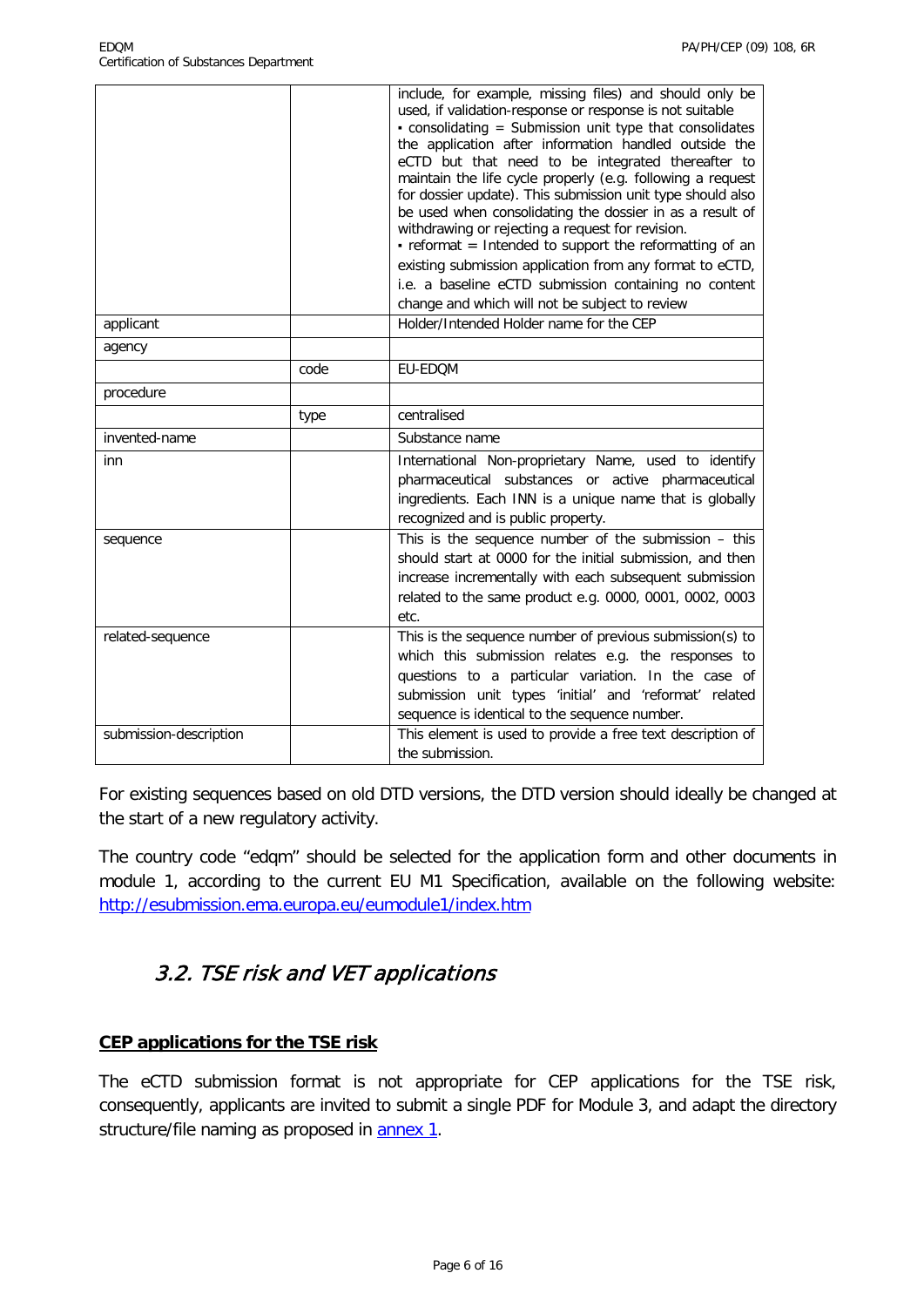#### **CEP applications for substances for veterinary use only**

eCTD or VNeeS format may be used for such products (see guidance available by the following link [http://esubmission.ema.europa.eu/tiges/vetesub.htm\)](http://esubmission.ema.europa.eu/tiges/vetesub.htm).

### <span id="page-6-0"></span>**4. Content and structure of an application**

Annexes [1](#page-10-0) and [2](#page-11-2) describe how to structure a CEP application in eCTD format with the appropriate granularity levels.

[Annex 3](#page-12-1) describes the recommended file/directory structure for the pdf submission format, for TSE applications only.

An application should contain 3 modules as described below:

#### **In Module 1:**

- Cover letter
- EDQM Application Form including signed declarations (as relevant)
- Information about the Expert, CV as relevant (for a new application)
- Responses: when responding to an EDQM deficiency letter, applicants should include a document/file listing the questions with the corresponding responses and supportive data.
- Additional data: a section/folder which may contain if relevant a toxicological report, a signed copy of a CEP, etc.
- Revisions: a detailed comparative table (annex 7 to the application form) outlining the approved and proposed updated text of module 3.

#### **In Module 2 (new CEP applications):**

- Quality Overall Summary, prepared preferably using the EDQM template (the "Word" file template should be converted into a pdf file).

#### **In Module 3:**

- Technical documentation structured in accordance with the CTD as defined by ICH guidance documents.
- Splitting the data between an Applicant's and a Restricted part is not encouraged for CEP applications.
- **The use of annexes/attachments is not allowed in Module 3.**
- For a response to an EDQM deficiency letter, or for a notification/revision/renewal application, the module 3 should be updated as described under [section 5.](#page-6-1) Updated sections should be in line with the [granularity](#page-7-1) chosen in the initial submission.
- <span id="page-6-1"></span>- Any changes to a previous sequence should be highlighted and shall allow printing.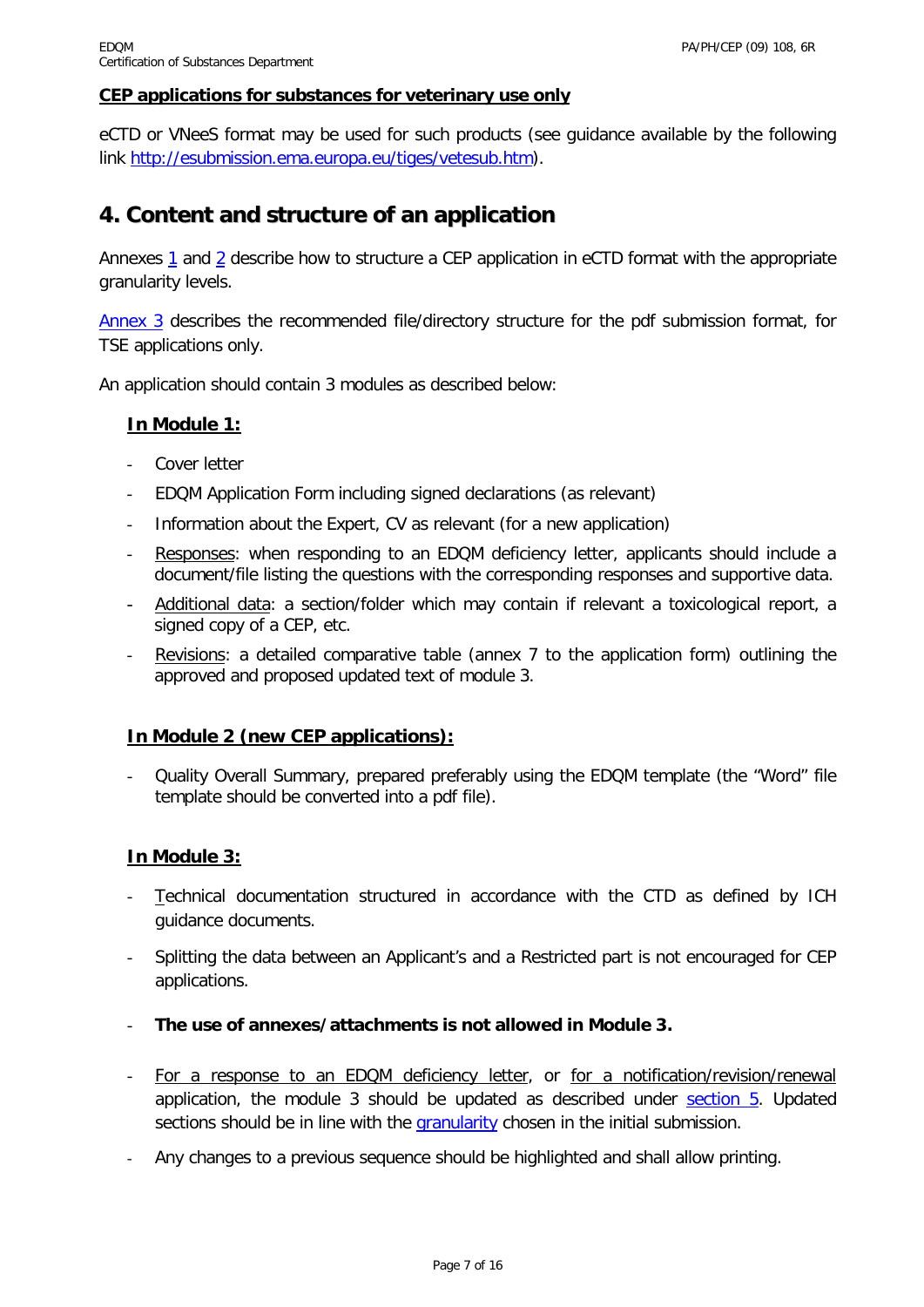## <span id="page-7-0"></span>**5. Lifecycle management of applications**

For the lifecycle management of a CEP application, it is necessary to have at any time a current view of the approved dossier, and to maintain an appropriate granularity. Applicants are requested to implement the following requirements, which will be checked at receipt at EDQM.

### 5.1 Granularity

<span id="page-7-1"></span>Large sections should be subdivided into smaller parts. For example, the CTD sections 3.2.S.2, 3.2.S.3 and 3.2.S.4 should be subdivided into subsections according to [annex 2.](#page-12-0) It is important that the dossier can be easily navigated. The addition of too many subsections to Module 3 can result in the dossier being difficult to navigate and may result in blocking at receipt, thus delaying its treatment.

## 5.2 Updated sections

<span id="page-7-2"></span>Any update of a CEP application (e.g. response to EDQM deficiency letters or requests for revision) should include the related updated sections and the level of granularity of the data submitted should be in line with the level chosen in the last procedure (see [annex 2\)](#page-12-0). Updated pages only are not accepted (except if the complete CTD section is on one page).

For each update of the dossier and whatever the submission format, the following instructions should be implemented:

**- Responses to an EDQM deficiency letter**: Module 1 and 3 should be updated (see section 4 above).

- Module 1 should contain the responses to the questions and supportive data.
- Module 3 should contain the complete updated sections affected by the Questions & Answer process should be included (with the changes highlighted if applicable).

**- Notifications or requests for revision/renewal**: Module 1 and 3 should be updated (see section 4 above).

- A comparative table of the approved & proposed data should be given in the application form (Annex 7) in Module 1 and a cover letter explaining the reasons for the request for revision and the main changes made.
- All sections from Module 3 affected by the proposed change(s) at the relevant granularity level should be updated and the changes highlighted.
- **Grouped revisions:** to ensure the lifecycle management of each CEP dossier, for grouped revisions, updated module 1 and 3 should be submitted separately for each dossier impacted.

Specific instructions apply also, depending on the submission format chosen:

**For an eCTD:** for each update a new sequence  $000(X+1)$  should be provided containing Modules 1 and 3 as appropriate, with updated files in the relevant sections, using the same structure and *[granularity](#page-7-1)* as the original submission. The files should have the appropriate operation attributes: "New", "Replace", "Delete". The use of the "Append" attribute should be avoided since it leads frequently to lifecycle difficulties.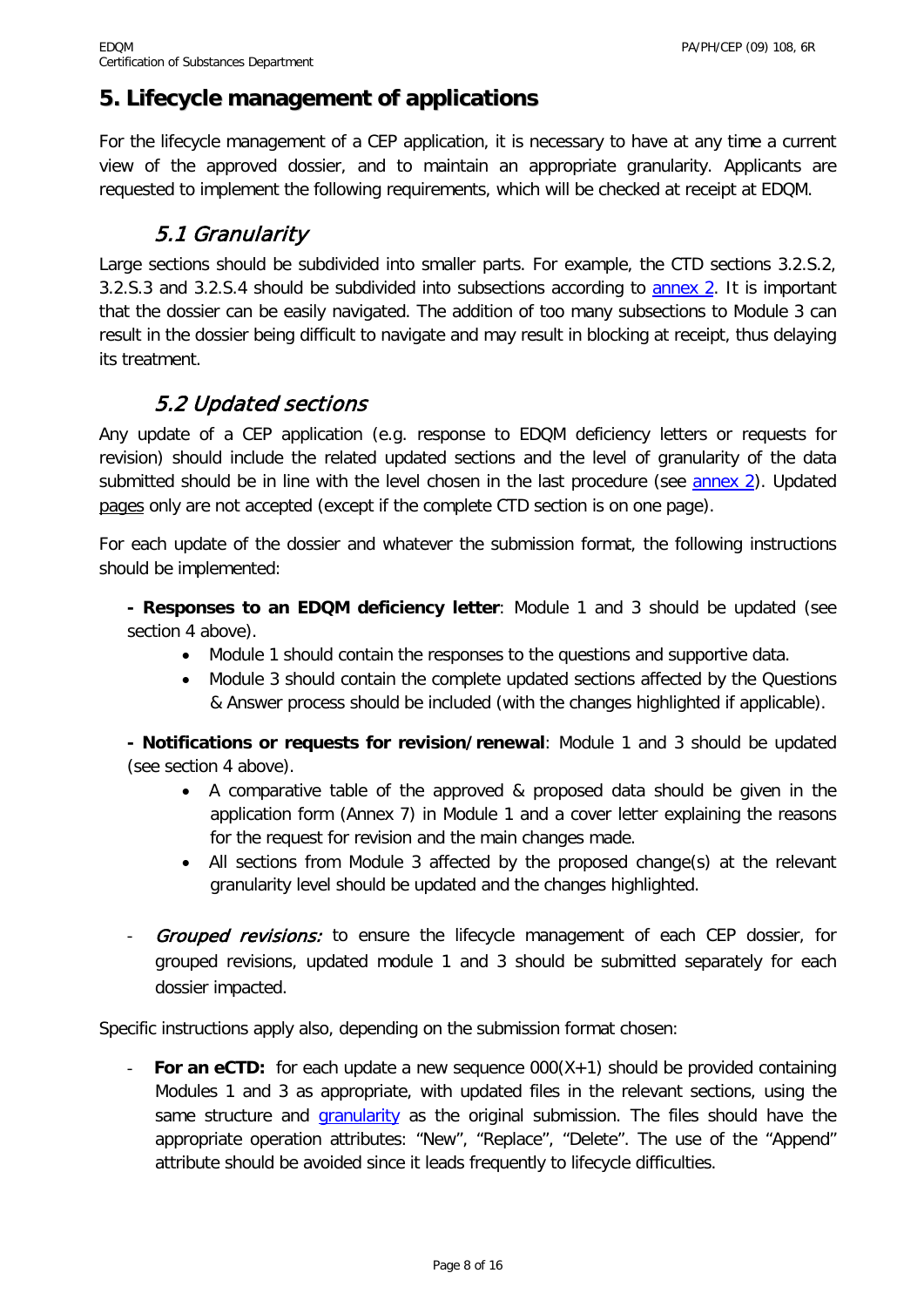- **For a VNeeS:** Modules 1 and 3 should be provided as appropriate, with updated files in the relevant sections, using the same structure and *granularity* as the original submission, and with a table of content.
- **For a PDF**: in Module 3, the updated sections should be supplied in one single pdf file, and the bookmarks should be in line with the original [granularity](#page-7-1) of the dossier.

**Only the necessary updated information should be sent, and no other changes to the content of the dossier should be introduced. Failure to submit a complete documentation set in the appropriate modules and sections may lead to blocking or rejecting the application at receipt.**

### 5.3 When to submit a baseline Module 3

<span id="page-8-0"></span>An electronic "baseline" Module 3 is a consolidated picture of all the CTD sections corresponding to the regulatory information that has already been submitted and approved. It facilitates the lifecycle management of the dossier for both the applicants and the EDQM.

- If no baseline Module 3 has yet been submitted, applicants are required to include a baseline sequence when switching to the eCTD format at the time of submission of a notification/revision/renewal.
- If the dossier is in eCTD format and no baseline Module 3 has yet been submitted, the inclusion of a baseline sequence is highly recommended.

On the other hand *a baseline Module 3 will not be accepted* during the course of a procedure (e.g. when responding to a deficiency letter or any other information requested), nor when it is not linked to a regulatory activity (revision/renewal/notification).

### <span id="page-8-1"></span>**6. Validation by the EDQM**

At receipt of a submission by EDQM, a validation step is performed. Validation includes verification of the submission format, compliance with the requirements described in this guidance document and in EU validation rules for eCTD. The most frequent issues which may lead to block a dossier at receipt and consequently delay the start of assessment are summarised in [Annex 4.](#page-15-1)

## <span id="page-8-2"></span>**7. Routes (or pathways) of submission**

Electronic submissions should be submitted through the **"Common European Submission**  Portal" (CESP). Users should first register with the CESP (https://cespportal.hma.eu) before sending submissions to the EDQM.

### <span id="page-8-3"></span>**8. Data Security**

The files submitted should not have any password protection, encryption or other security settings; such files will not be accepted at the validation phase at EDQM. The applicant should check any electronic submission for absence of virus before sending it to EDQM.

The EDQM guarantees the security and confidentiality of data from receipt.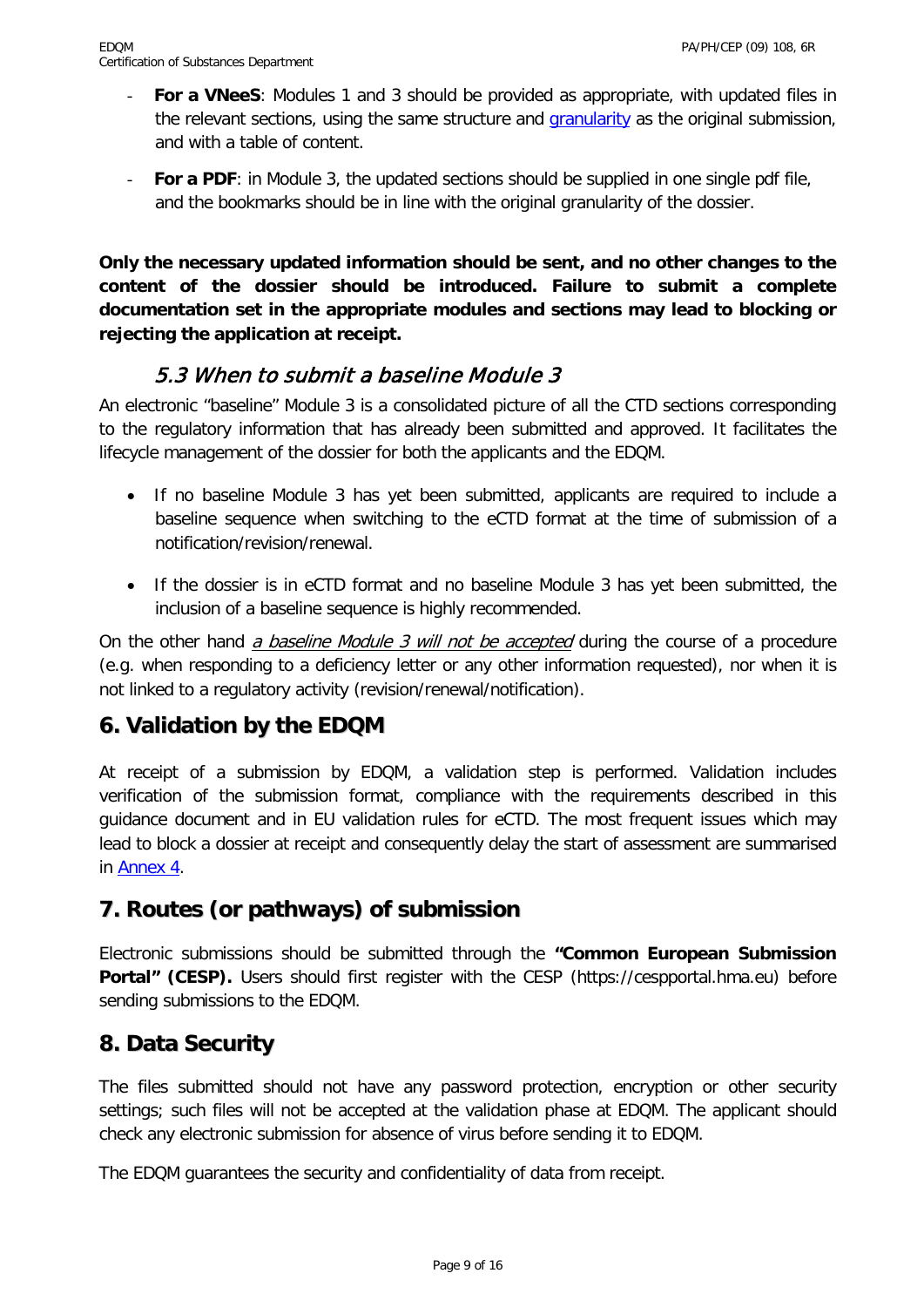## <span id="page-9-0"></span>**Annexes:**

[Annex 1: eCTD structure for a CEP dossier](#page-10-0)

[Annex 2: Recommended granularity levels](#page-11-2)

[Annex 3: Directory structure/file naming for TSE risk applications](#page-12-1)

[Annex 4: Main issues which may lead to blocking a submission](#page-15-2) for its format and causing [delays](#page-15-1)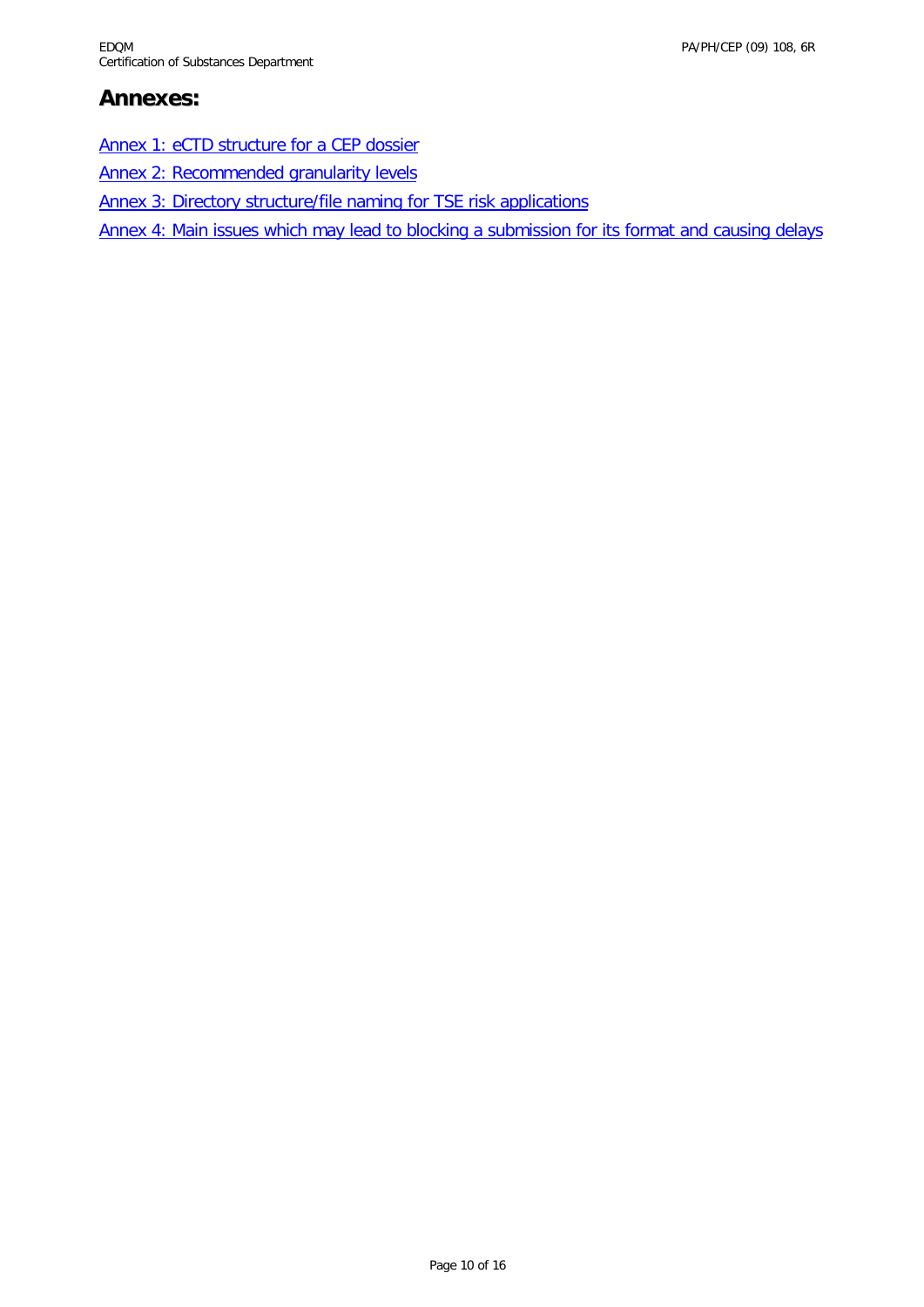### <span id="page-10-0"></span>ANNEX 1: eCTD structure for a CEP dossier

#### <span id="page-10-1"></span>**NEW APPLICATION (OR BASELINE) SEQUENCE 0000**

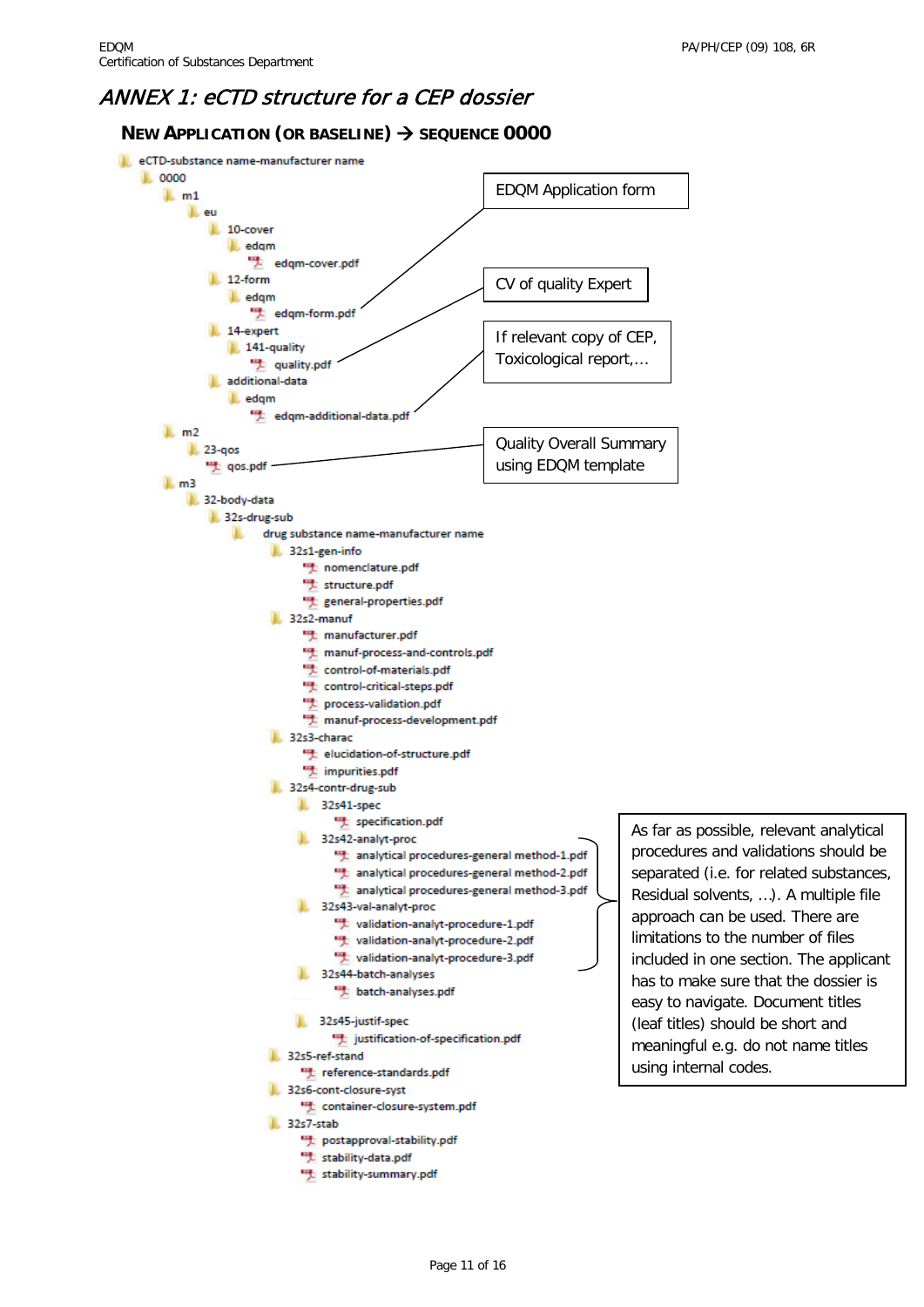#### <span id="page-11-0"></span>**RESPONSE TO DEFICIENCY LETTER**  $\rightarrow$  **SEQUENCE 0001**



#### <span id="page-11-1"></span>**REVISION/NOTIFICATION/RENEWAL > SEQUENCE NNNN**

<span id="page-11-2"></span>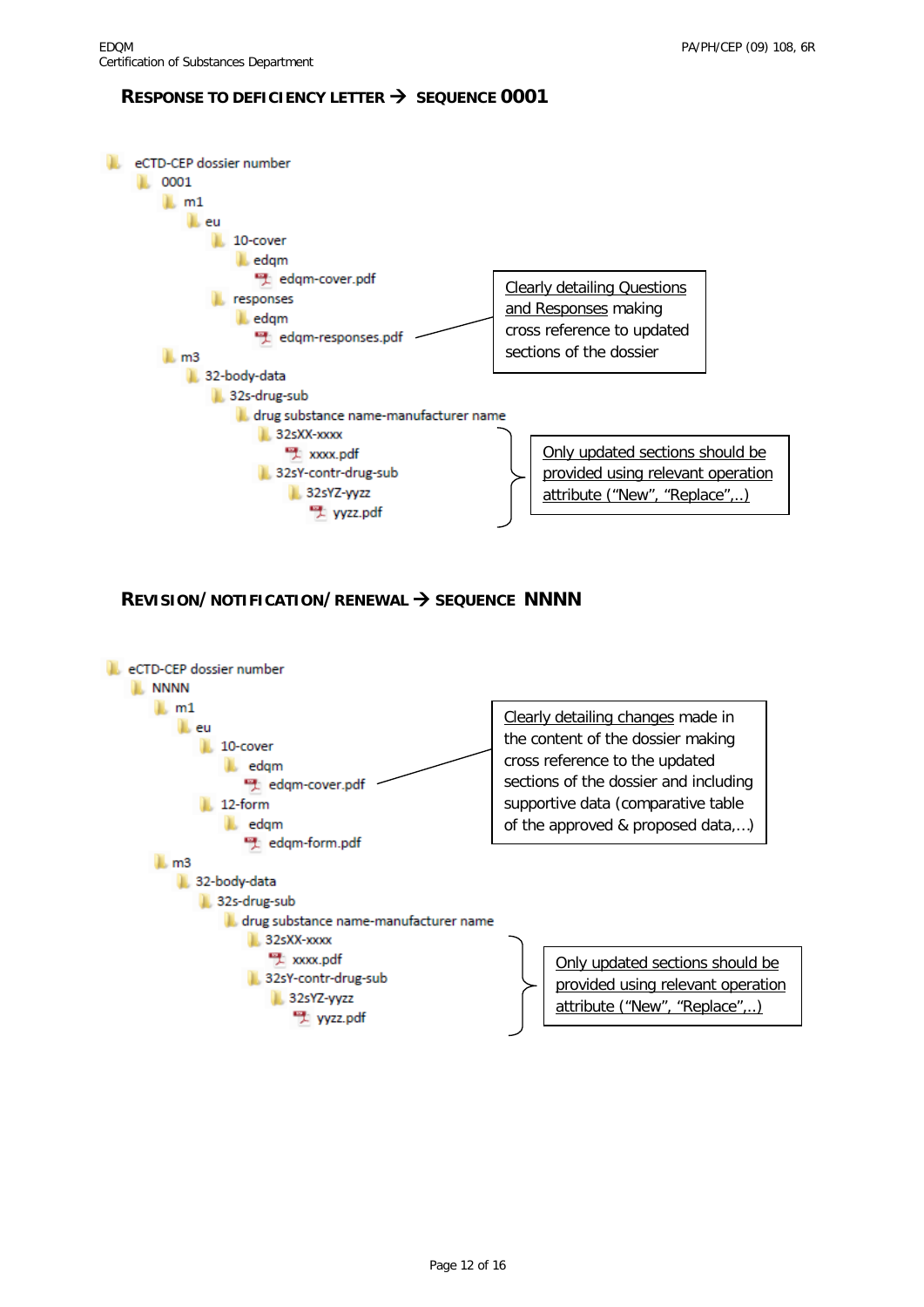# <span id="page-12-0"></span>ANNEX 2: Recommended granularity levels

<span id="page-12-1"></span>

| <b>Granularity</b> |                                  |                                                                           |                    | Acceptability<br>$A = accepted$<br>$R = Recommended$ |
|--------------------|----------------------------------|---------------------------------------------------------------------------|--------------------|------------------------------------------------------|
| Level 1            | Level <sub>2</sub>               |                                                                           | Level <sub>3</sub> | $NA = Not accepted$                                  |
| 3.2.5.1            |                                  | <b>General Information</b>                                                |                    | Α                                                    |
|                    | 3.2.5.1.1                        | Nomenclature                                                              |                    | $\mathsf R$                                          |
|                    |                                  |                                                                           | 3.2.5.1.1.X        | <b>NA</b>                                            |
|                    | 3.2.S.1.2                        | Structure                                                                 |                    | R                                                    |
|                    |                                  |                                                                           | 3.2.5.1.2.X        | ΝA                                                   |
|                    | 3.2.5.1.3                        | <b>General Properties</b>                                                 |                    | R                                                    |
|                    |                                  |                                                                           | 3.2.5.1.3.X        | <b>NA</b>                                            |
| 3.2.5.2            |                                  | Manufacture                                                               |                    | <b>NA</b>                                            |
|                    | 3.2.5.2.1                        | Manufacturer(s)                                                           |                    | R                                                    |
|                    |                                  |                                                                           | 3.2.5.2.1.X        | A                                                    |
|                    | 3.2.5.2.2                        | Description of Manufacturing Process<br>and Process Controls              |                    | R                                                    |
|                    |                                  |                                                                           | 3.2.5.2.2.X        | Α                                                    |
|                    | 3.2.5.2.3                        | <b>Control of Materials</b>                                               |                    | A                                                    |
|                    |                                  |                                                                           | 3.2.5.2.3.X        | $\mathsf{R}$                                         |
|                    | 3.2.5.2.4                        | Controls of Critical Steps and<br>Intermediates                           |                    | R                                                    |
|                    |                                  |                                                                           | 3.2.5.2.4.X        | А                                                    |
|                    | 3.2.5.2.5                        | Process Validation and/or Evaluation                                      |                    | R                                                    |
|                    |                                  |                                                                           | 3.2.5.2.5.X        | Α                                                    |
|                    | 3.2.5.2.6                        | Manufacturing Process Development                                         |                    | $\mathsf R$                                          |
|                    |                                  |                                                                           | 3.2.5.2.6.X        | A                                                    |
| 3.2.5.3            | 3.2.5.3.1                        | Characterisation<br>Elucidation of Structure and other<br>Characteristics |                    | NА<br>R                                              |
|                    |                                  |                                                                           | 3.2.5.3.1.X        | Α                                                    |
|                    | 3.2.5.3.2                        | <b>Impurities</b>                                                         |                    | $\mathsf{R}$                                         |
|                    |                                  |                                                                           | 3.2.5.3.2.X        | A                                                    |
| 3.2.5.4            | <b>Control of Drug Substance</b> |                                                                           |                    | ΝA                                                   |
|                    | 3.2.5.4.1                        | Specification of Drug Substance                                           |                    | R                                                    |
|                    |                                  |                                                                           | 3.2. S. 4.1.X      | A                                                    |
|                    | 3.2.5.4.2                        | <b>Analytical Procedures</b>                                              |                    | R                                                    |
|                    |                                  |                                                                           | 3.2.5.4.2.X        | Α                                                    |
|                    | 3.2.S.4.3                        | Validation of Analytical Procedures                                       |                    | Α                                                    |
|                    |                                  |                                                                           | 3.2.5.4.3.X        | R                                                    |
|                    | 3.2.5.4.4                        | <b>Batch Analyses</b>                                                     |                    | R                                                    |
|                    |                                  |                                                                           | 3.2. S. 4.4. X     | Α                                                    |
|                    | 3.2. S. 4.5                      | Justification of Specification                                            |                    | ${\sf R}$                                            |
|                    |                                  |                                                                           | 3.2.5.4.5.X        | Α                                                    |
| 3.2.5.5            |                                  | Reference Standards or Materials                                          |                    | R                                                    |
|                    | 3.2.5.5. X                       | <b>Container Closure System</b>                                           |                    | Α                                                    |
| 3.2.5.6            | 3.2.5.6.X                        |                                                                           |                    | R                                                    |
| 3.2. S.7           |                                  | Stability                                                                 |                    | Α<br>ΝA                                              |
|                    | 3.2.5.7.1                        | <b>Stability Summary and Conclusions</b>                                  |                    | R                                                    |
|                    |                                  |                                                                           |                    |                                                      |
|                    |                                  |                                                                           | 3.2.5.7.1.X        | <b>NA</b>                                            |
|                    | 3.2.5.7.2                        | Post-approval Stability Protocol and<br><b>Stability Commitment</b>       |                    | R                                                    |
|                    |                                  |                                                                           | 3.2.5.7.2.X        | <b>NA</b>                                            |
|                    | 3.2.S.7.3                        | <b>Stability Data</b>                                                     |                    | R                                                    |
|                    |                                  |                                                                           | 3.2.5.7.3.X        | NA                                                   |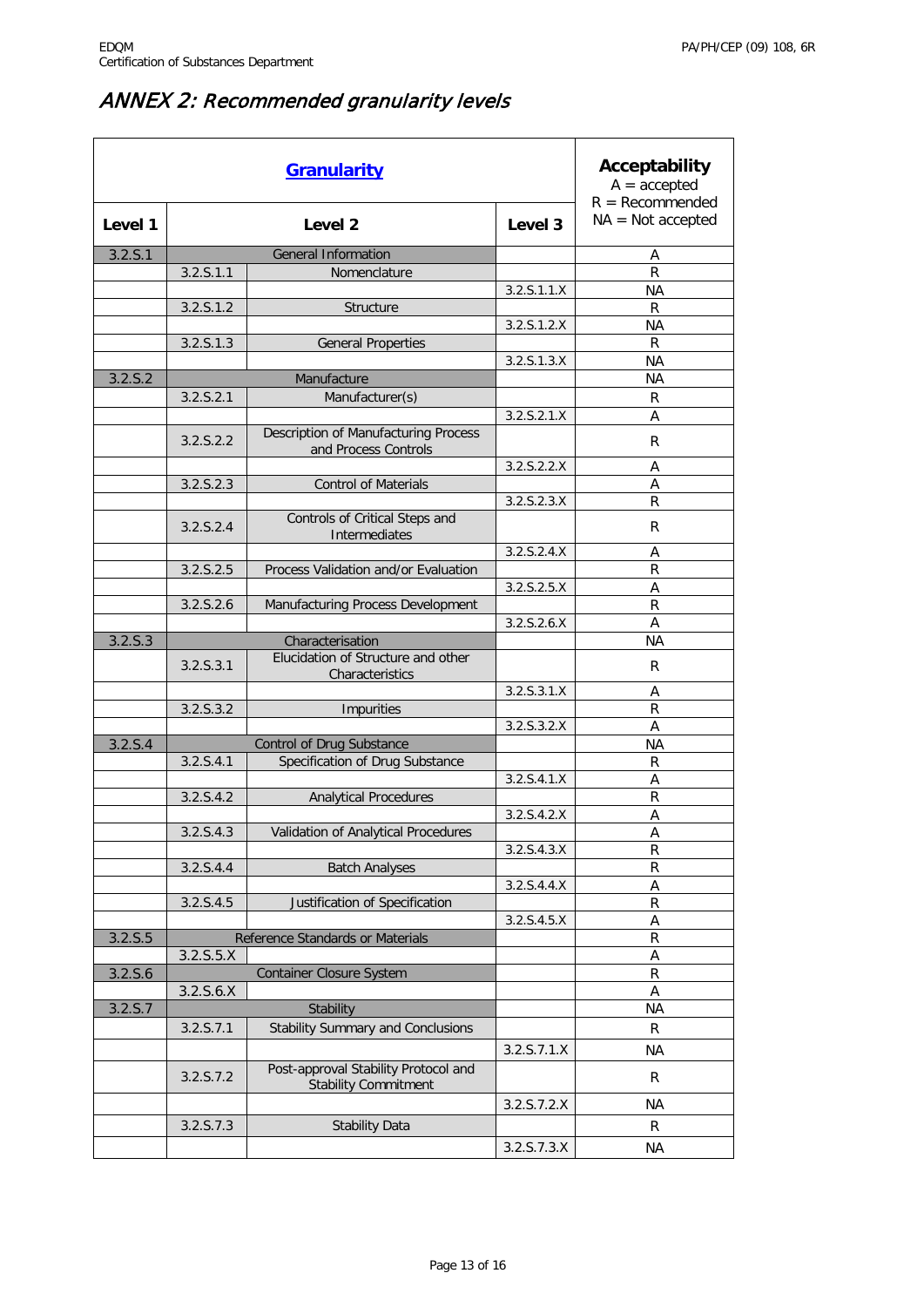## <span id="page-13-0"></span>ANNEX 3: Directory structure/ file naming for TSE applications

<span id="page-13-2"></span><span id="page-13-1"></span>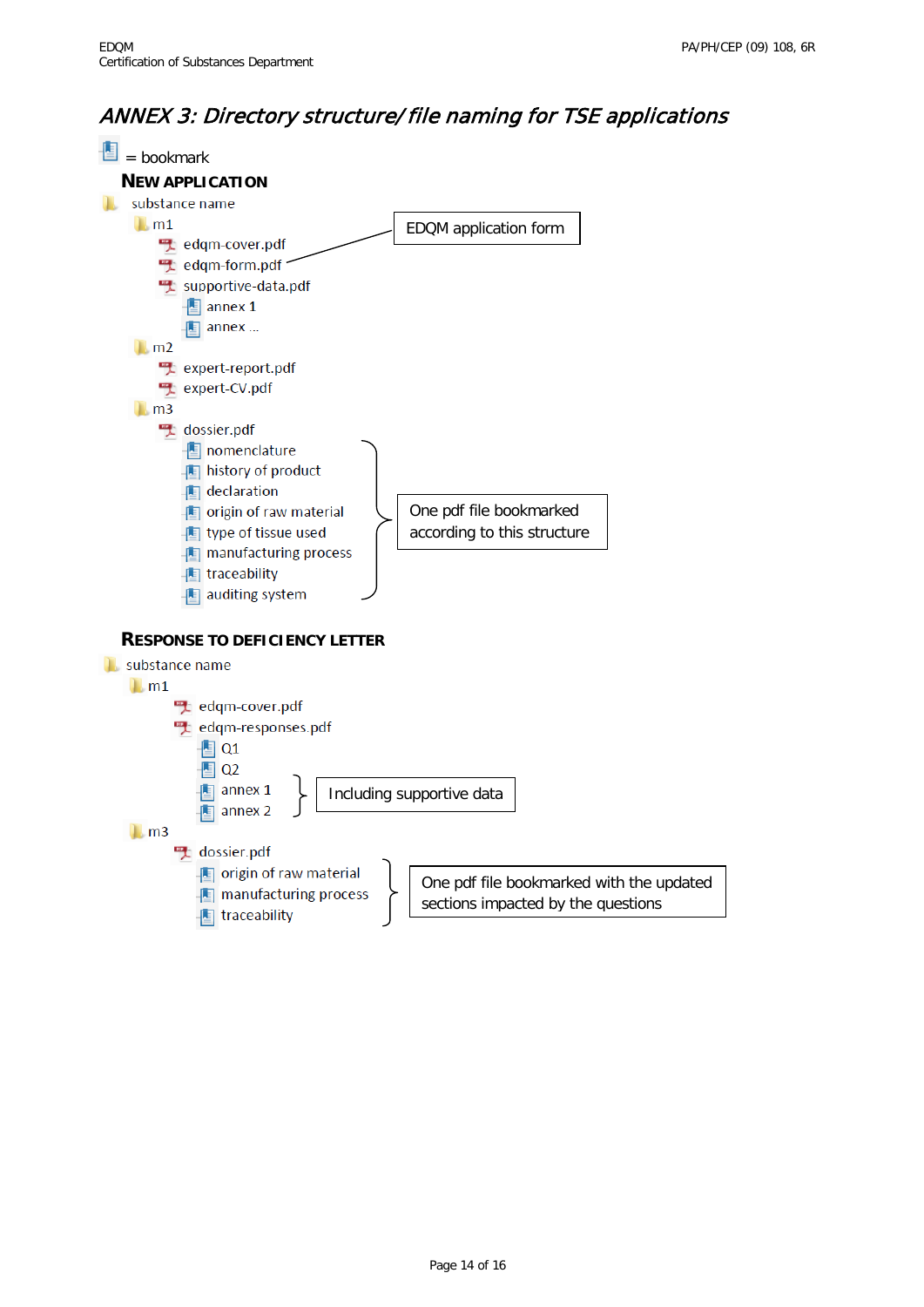#### **REVISION/NOTIFICATION/RENEWAL**

<span id="page-14-0"></span>